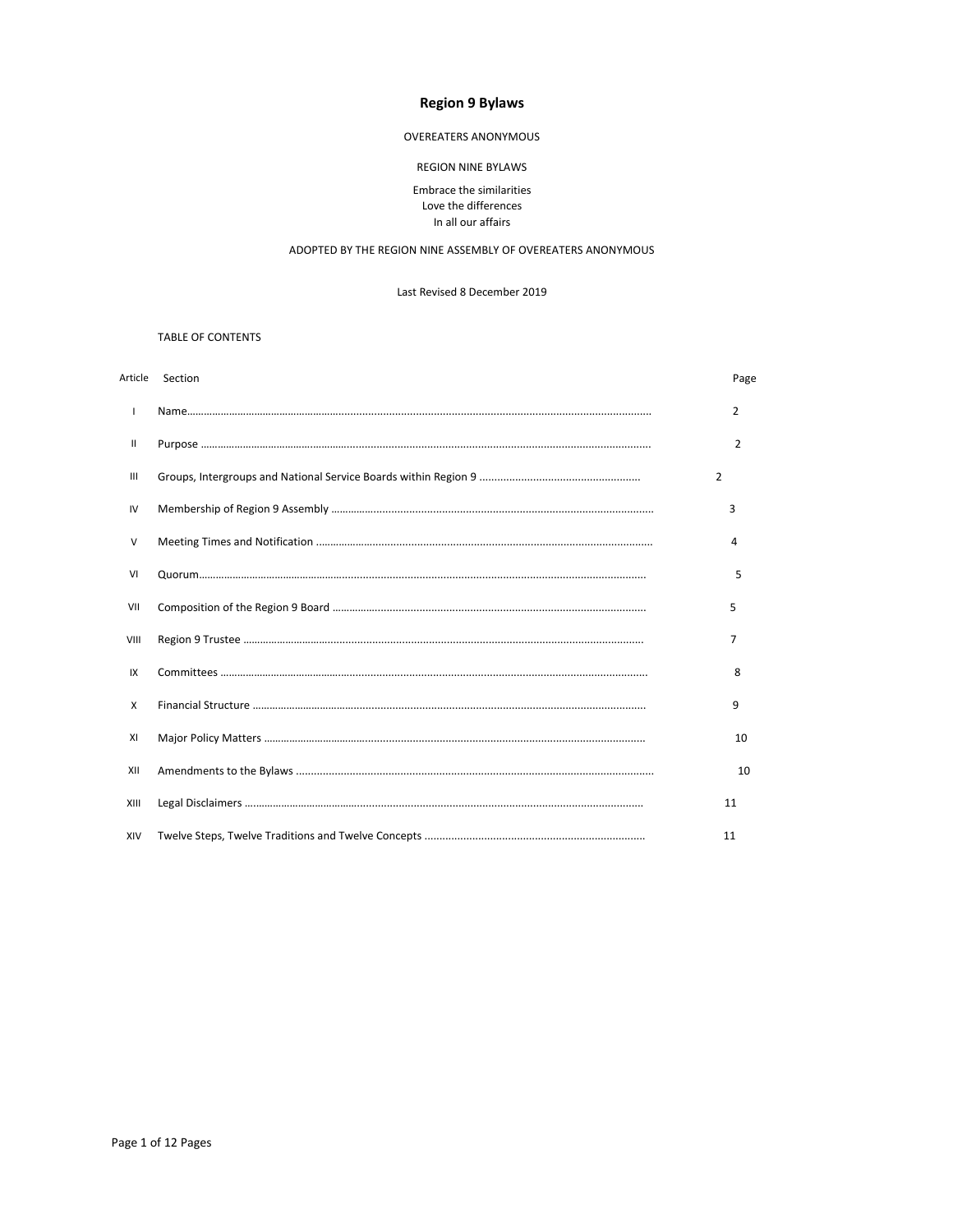# **BYLAWS OF OVEREATERS ANONYMOUS REGION 9 ASSEMBLY**

| ı              | ARTICLE I - NAME                                                                                                                                                                                                                  |
|----------------|-----------------------------------------------------------------------------------------------------------------------------------------------------------------------------------------------------------------------------------|
| $\mathbf{1}$   | Section 1                                                                                                                                                                                                                         |
|                | The name of this organisation shall be the Region 9 Assembly of Overeaters Anonymous.                                                                                                                                             |
| Ш              | <b>ARTICLE II - PURPOSE</b>                                                                                                                                                                                                       |
| $\mathbf{1}$   | Section 1                                                                                                                                                                                                                         |
|                | The purpose of the Region 9 Assembly shall be to carry the OA message within Region 9 to the still suffering compulsive<br>overeater - wherever they live and whatever language they speak.                                       |
| $\overline{2}$ | <b>Section 2</b>                                                                                                                                                                                                                  |
|                | The responsibilities to fulfill this purpose shall include:                                                                                                                                                                       |
| 2a             | Administering and co-ordinating OA activities common to the various Groups, Intergroup and National/Language Service<br>Boards comprising its membership.                                                                         |
| 2 <sub>b</sub> | Establishing and maintaining a regional office mailing address to facilitate communication between Region 9 and the various<br>groups, Intergroups, National/Language Service Boards, OA worldwide, and the World Service Office. |
| 2 c            | Promoting OA unity within the widely differing cultures and languages included in Region 9.                                                                                                                                       |
| 2 d            | Furthering the OA programme in accordance with the Twelve Steps and the Twelve Traditions and the Twelve Concepts of<br>Overeaters Anonymous Inc. - Subpart B, Article I and II and III.                                          |
| Ш              | <b>ARTICLE III - GROUPS, INTERGROUPS AND NATIONAL SERVICE BOARDS WITHIN REGION 9</b>                                                                                                                                              |
| $\mathbf{1}$   | <b>Section 1</b>                                                                                                                                                                                                                  |
|                | The Definition of a Group.                                                                                                                                                                                                        |
| 1a             | The points that define an Overeaters Anonymous Group are listed in OA Inc Bylaws, Subpart B Article V, Section 1 Overeaters<br>Anonymous Groups.V, Section 1 Overeaters Anonymous Groups.                                         |
| 1b             | These points shall define an Overeaters Anonymous group:                                                                                                                                                                          |
| 1 b (i)        | As a Group, they meet to practice the Twelve Steps and Twelve Traditions of Overeaters Anonymous, guided by the Twelve<br>Concepts of OA Service.                                                                                 |
| 1 b (ii)       | All who have the desire to stop eating compulsively are welcome in the group.                                                                                                                                                     |
| 1 b iii)       | No member is required to practice any actions in order to remain a member or to have a voice (share at a meeting).                                                                                                                |
|                | 1 b (iv) As a Group they have no affiliation other than Overeaters Anonymous.                                                                                                                                                     |
| 1 b (v)        | It has affiliated as an Overeaters Anonymous group by registering with the World Service Office.                                                                                                                                  |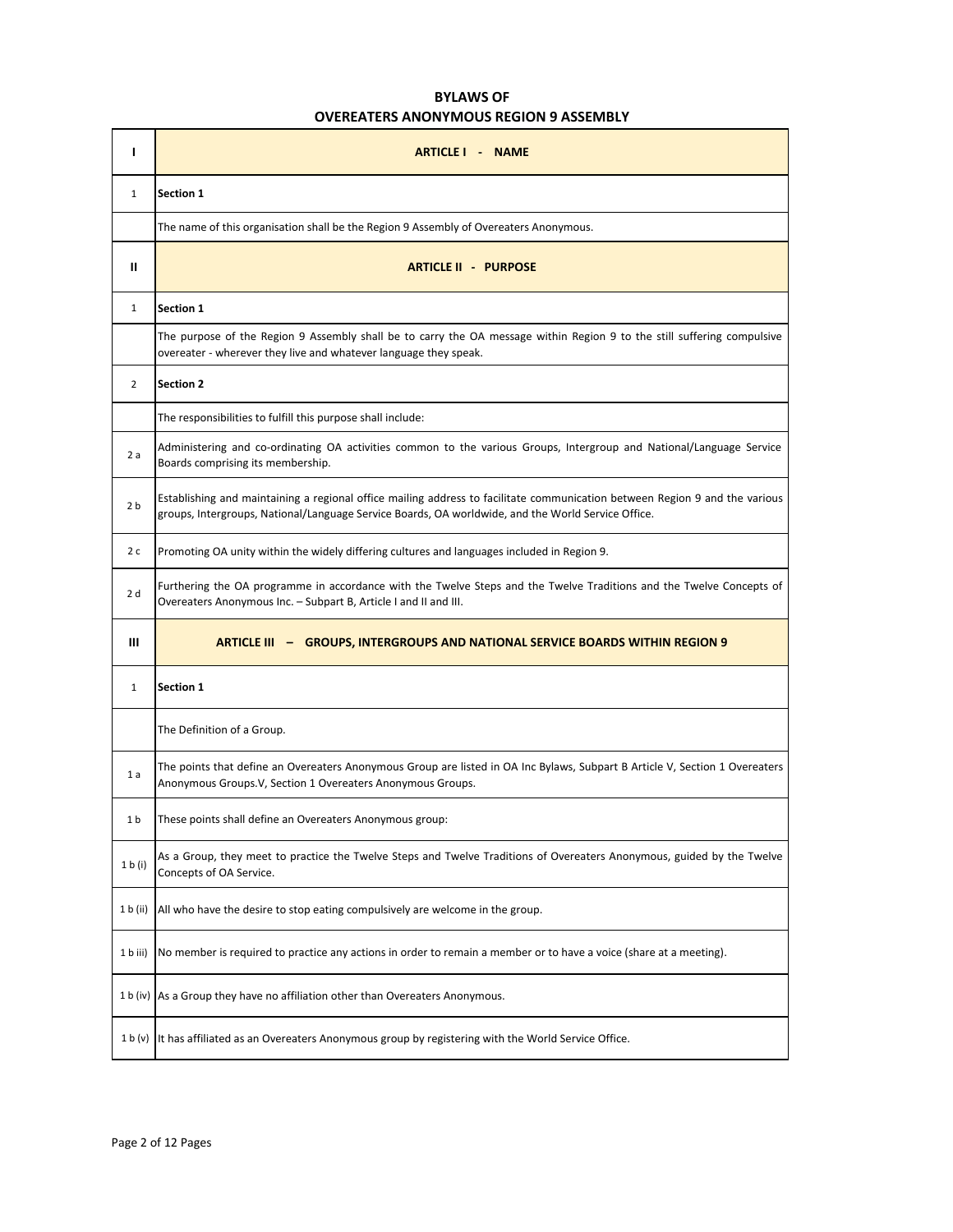| 2              | <b>Section 2</b>                                                                                                                                                                                                                                                                                                                                                                                                                                                                                                                                                                     |
|----------------|--------------------------------------------------------------------------------------------------------------------------------------------------------------------------------------------------------------------------------------------------------------------------------------------------------------------------------------------------------------------------------------------------------------------------------------------------------------------------------------------------------------------------------------------------------------------------------------|
|                | The Composition of an Intergroup.                                                                                                                                                                                                                                                                                                                                                                                                                                                                                                                                                    |
| 2a             | Two (2) or more Groups may form an Intergroup for the purpose of servicing and representing the Groups of which they are<br>composed and acting as the guardian of the Twelve Steps, Twelve Traditions and Twelve Concepts of OA Service. A land-based<br>intergroup is composed primarily of groups within its region, or groups within its geographical proximity. A virtual intergroup<br>is composed primarily of virtual groups. With permission, a land-based group may affiliate with a virtual intergroup and a<br>virtual group may affiliate with a land-based intergroup. |
| 2 <sub>b</sub> | Each State/Province may have at least one Intergroup. In a State/Province having only one Group, that Group may function as<br>an Intergroup.                                                                                                                                                                                                                                                                                                                                                                                                                                        |
| 2 c            | To establish that an Intergroup is registered, the World Service Register shall be used.                                                                                                                                                                                                                                                                                                                                                                                                                                                                                             |
| 3              | <b>Section 3</b>                                                                                                                                                                                                                                                                                                                                                                                                                                                                                                                                                                     |
|                | The Definition of a National/Language Service Board.                                                                                                                                                                                                                                                                                                                                                                                                                                                                                                                                 |
| 3a             | A National/Language Service Board shall be a duly registered service body with the purpose of dealing with issues that require<br>a combination of membership and financial resources of Intergroups and Groups in a country/countries. The<br>National/Language Service Board shall serve and be responsible and accountable to these Groups and Intergroups.                                                                                                                                                                                                                       |
| 3b             | To establish that a National/Language Service Board is registered, the World Service Register shall be used.                                                                                                                                                                                                                                                                                                                                                                                                                                                                         |
| IV             | ARTICLE IV - MEMBERSHIP OF REGION 9 ASSEMBLY                                                                                                                                                                                                                                                                                                                                                                                                                                                                                                                                         |
| $\mathbf{1}$   | <b>Section 1</b>                                                                                                                                                                                                                                                                                                                                                                                                                                                                                                                                                                     |
|                | In accordance with the Bylaws of Overeaters Anonymous, Inc. Subpart B, Region 9 shall be composed of Africa, Europe, Middle<br>East and Western Asia.                                                                                                                                                                                                                                                                                                                                                                                                                                |
| 2              | <b>Section 2</b>                                                                                                                                                                                                                                                                                                                                                                                                                                                                                                                                                                     |
| 2 a            | Section 2 a - Voting Membership                                                                                                                                                                                                                                                                                                                                                                                                                                                                                                                                                      |
|                | The voting membership of the Assembly shall consist of:                                                                                                                                                                                                                                                                                                                                                                                                                                                                                                                              |
| 2 a (i)        | Representatives from Intergroups who are registered with the World Service Office and who are within the geographical                                                                                                                                                                                                                                                                                                                                                                                                                                                                |
|                | boundaries of Region 9.                                                                                                                                                                                                                                                                                                                                                                                                                                                                                                                                                              |
| 2 a (ii)       | Representatives from National/Language Service Boards, who are registered with the World Service Office and who are within<br>the geographical boundaries of Region 9. National/Language Service Boards shall not represent Intergroups which have sent<br>representatives to the Assembly, however if all Intergroups are represented, the National/Language Service Board will still be<br>entitled to one representative.                                                                                                                                                         |
| 2 a (iii)      | Region 9 Board Members.                                                                                                                                                                                                                                                                                                                                                                                                                                                                                                                                                              |
| 2 a (iv)       | The Chair shall not have a vote at the Assembly, except to break a tie and for elections.                                                                                                                                                                                                                                                                                                                                                                                                                                                                                            |
| 2a(v)          | Committee Chairs, who are not Intergroup or National/Language Service Boards representatives.                                                                                                                                                                                                                                                                                                                                                                                                                                                                                        |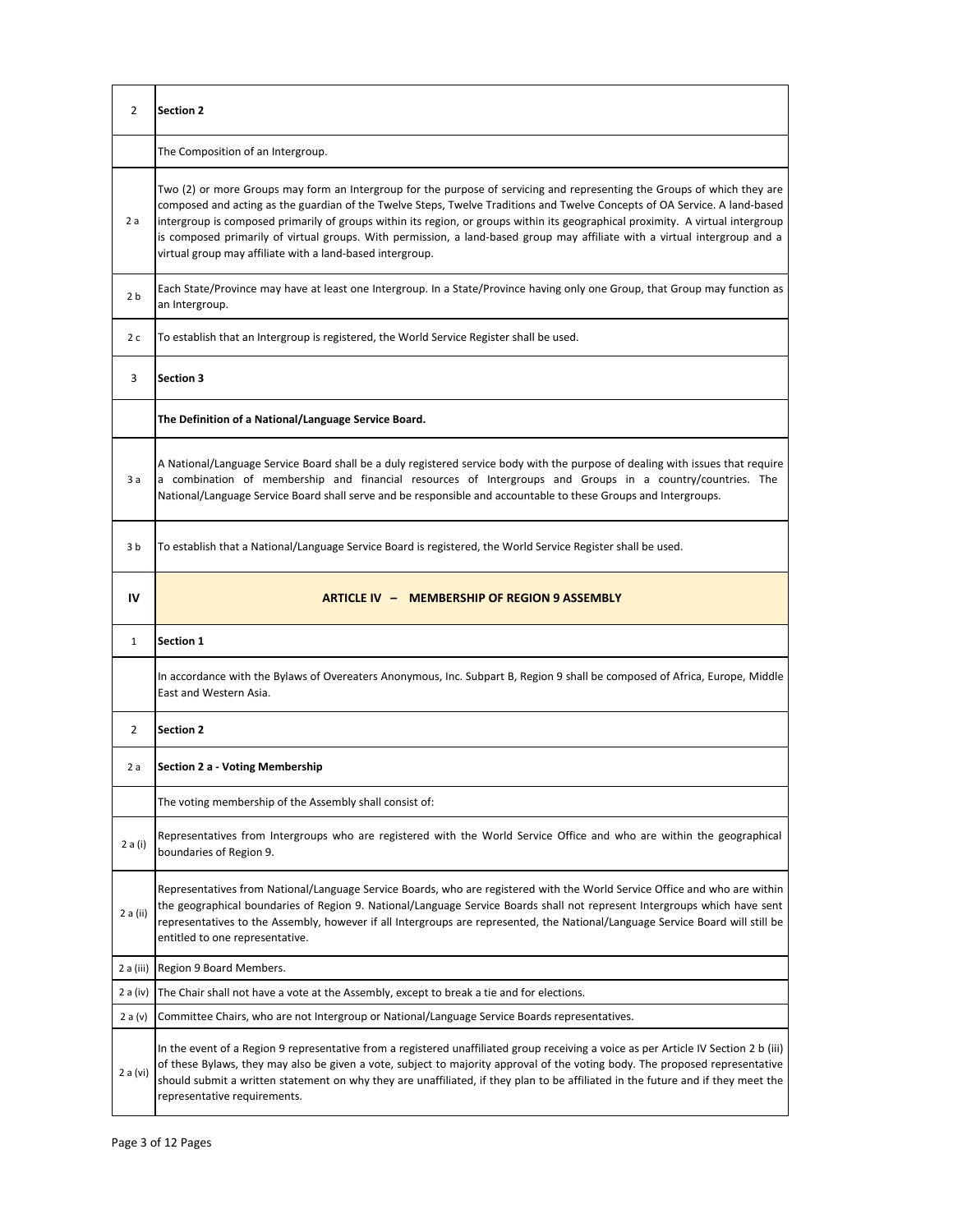| 2 b          | Section 2 b - Non-voting Membership                                                                                                                                                                                                                                                                                                                                       |
|--------------|---------------------------------------------------------------------------------------------------------------------------------------------------------------------------------------------------------------------------------------------------------------------------------------------------------------------------------------------------------------------------|
|              | The non-voting membership of the Assembly shall consist of:                                                                                                                                                                                                                                                                                                               |
| 2 b (i)      | The Region 9 Trustee is entitled to a voice but no vote at the Assembly.                                                                                                                                                                                                                                                                                                  |
| 2 b (ii)     | Region 9 OA members, who are not represented, are entitled to a voice but no vote at the Region 9 Assembly.                                                                                                                                                                                                                                                               |
| 2 b (iii)    | A representative from a registered unaffiliated group within Region 9 may be given a voice if they receive the majority<br>approval of the voting body. Consideration may also be given to giving such a representative a vote – see Article IV Section 2 a<br>(vi) of these Bylaws.                                                                                      |
| 2 b (iv)     | Virtual Intergroups may participate in the activites of Region 9, including voting, with the permission of the Region.                                                                                                                                                                                                                                                    |
| 2 c          | Section 2 c - Visitors                                                                                                                                                                                                                                                                                                                                                    |
| 2 c (i)      | OA Visitors from Region 9 who already have a representative attending the Assembly from their service body will not be given<br>a voice or a vote.                                                                                                                                                                                                                        |
| 2 c (ii)     | The Region 9 Assembly is open to OA visitors from inside and outside Region 9. In order to be given consideration to speak at<br>the Assembly, the visitor shall give prior notice to the Chair so that the item may be considered for the Agenda. Pertinent<br>suggestions during the Assembly may be put in writing and handed to the Chair for consideration.          |
| 3            | Section 3 - Qualifications                                                                                                                                                                                                                                                                                                                                                |
| 3 a          | Each representative shall be elected by the Intergroup, National/Language Service Board or unaffiliated groups they serve.                                                                                                                                                                                                                                                |
| 3b           | The term of Region 9 representative shall be designated by their Intergroup, National/Language Service Boards or unaffiliated<br>Groups and each representative is always subject to recall by those who selected them.                                                                                                                                                   |
| 3c           | Each representative should have a minimum of six (6) consecutive months of current abstinence and at least one (1) year<br>service beyond group level.                                                                                                                                                                                                                    |
| 4            | <b>Section 4 - Representatives</b>                                                                                                                                                                                                                                                                                                                                        |
|              | Each member Intergroup, National/Language Service Board shall be entitled to one representative at the Region 9 Assembly.<br>Intergroups, National/Language Service Boards serving more than 10 Groups shall be entitled to two representatives.<br>Intergroups, National/Language Service Boards serving more than 50 Groups shall be entitled to three representatives. |
| $\mathsf{v}$ | ARTICLE V - MEETING TIMES AND NOTIFICATION.                                                                                                                                                                                                                                                                                                                               |
| 1            | <b>Section 1</b>                                                                                                                                                                                                                                                                                                                                                          |
|              | Region 9 shall hold one Assembly per year.                                                                                                                                                                                                                                                                                                                                |
|              | A Region 9 Convention may also be held in conjunction with the Region 9 Assembly if the hosting Intergroup or<br>National/Language Service Board is in a position to do so.                                                                                                                                                                                               |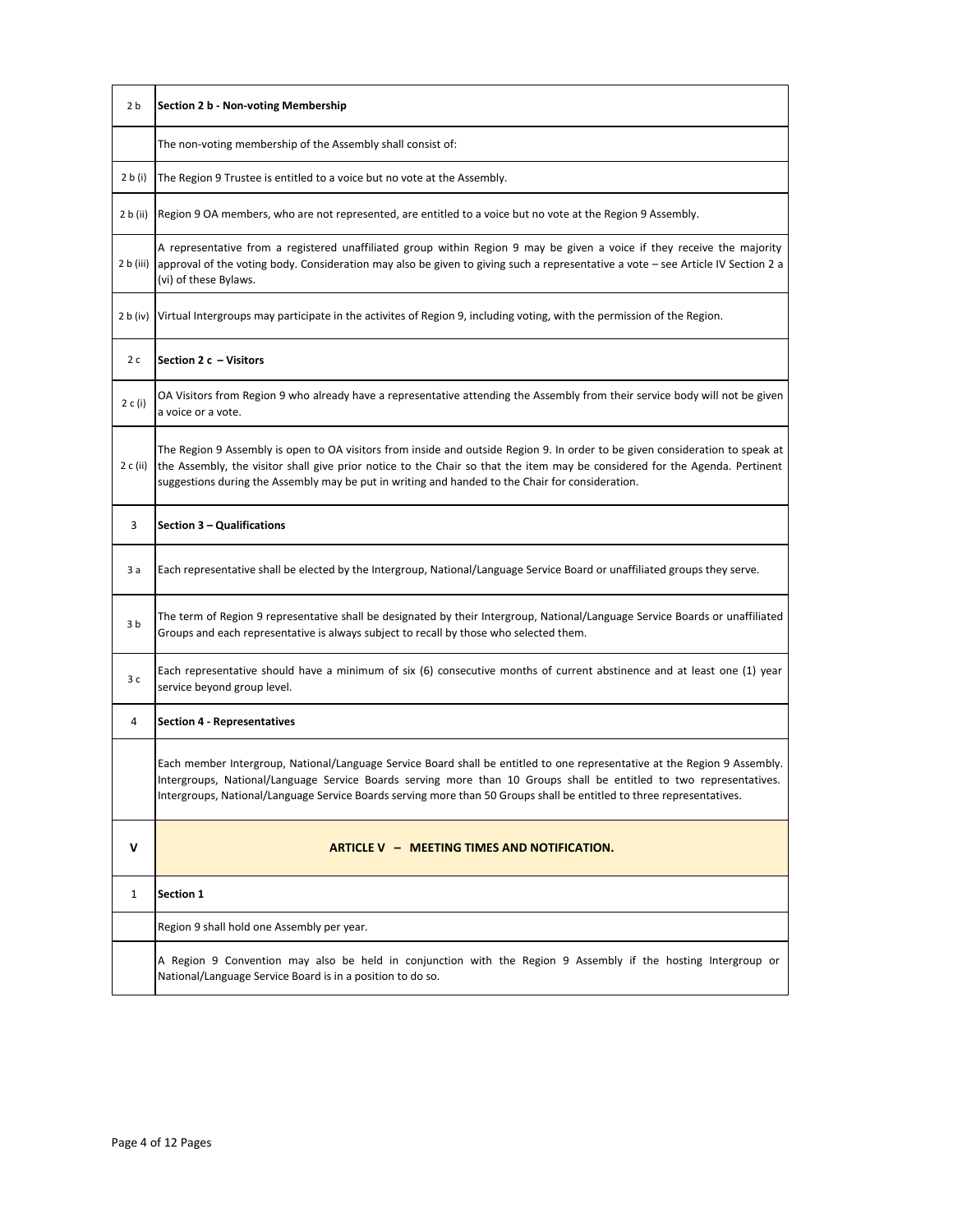| $\overline{2}$ | <b>Section 2</b>                                                                                                                                                                                                                                                                                                                                                                                                                                                                                                                                                                                                                                                                                                                                                                                                                                                                                                                                                                                                                                                                                                                                           |
|----------------|------------------------------------------------------------------------------------------------------------------------------------------------------------------------------------------------------------------------------------------------------------------------------------------------------------------------------------------------------------------------------------------------------------------------------------------------------------------------------------------------------------------------------------------------------------------------------------------------------------------------------------------------------------------------------------------------------------------------------------------------------------------------------------------------------------------------------------------------------------------------------------------------------------------------------------------------------------------------------------------------------------------------------------------------------------------------------------------------------------------------------------------------------------|
|                | Notification of this Assembly shall be emailed to all member groups, Intergroups, unaffiliated groups and National Service<br>Boards at least six months prior to the date of the Assembly. The notification will include an invitation to the Assembly from<br>the organising committee, the registration form to send a representative, a blank new business motion, and a blank new<br>bylaws amendment motion, an application for financial assistance and a letter from the Region 9 Chair.                                                                                                                                                                                                                                                                                                                                                                                                                                                                                                                                                                                                                                                           |
| 3              | <b>Section 3</b>                                                                                                                                                                                                                                                                                                                                                                                                                                                                                                                                                                                                                                                                                                                                                                                                                                                                                                                                                                                                                                                                                                                                           |
|                | Special meetings may be called at World Service functions other than those designated in Section 1 wherever Region 9<br>members are gathered. Such meetings are for the purpose of discussion and are not decision making unless emergency<br>business that affects Region 9 Assembly itself is brought to the floor. A positive vote of 2/3 of the delegates attending this<br>meeting will be required. Eighty per cent (80%) of the delegates Attending WSBC will constitute a quorum, providing there are<br>five countries of Region 9 present. The decision voted upon can be enforced right away and must be validated by a majority<br>vote at the next Region 9 assembly. If the emergency concerns the removal of an officer for reasons stated in Region 9 Bylaws<br>Article VII section 4b, 8 weeks prior to the WSBC, the Chair will inform, by registered letter, the officer concerned; that a<br>motion for his/her removal will be proposed at WSBC Region 9 Special Meeting; and that he/she is given 15 days to respond<br>and explain his/her position. Six weeks before the WSBC, the Chair will send the motion to Assembly members. |
| 4              | <b>Section 4</b>                                                                                                                                                                                                                                                                                                                                                                                                                                                                                                                                                                                                                                                                                                                                                                                                                                                                                                                                                                                                                                                                                                                                           |
|                | The material for the Assembly will be emailed at least sixty days prior to the Assembly to registered representatives and<br>invited visitors to the Assembly. The Agenda and materials for the Assembly, except for the list of attendants, will also be<br>placed on the Region 9 website.                                                                                                                                                                                                                                                                                                                                                                                                                                                                                                                                                                                                                                                                                                                                                                                                                                                               |
| 5              | <b>Section 5</b>                                                                                                                                                                                                                                                                                                                                                                                                                                                                                                                                                                                                                                                                                                                                                                                                                                                                                                                                                                                                                                                                                                                                           |
|                | The Region 9 Assembly shall be conducted according to the current Robert's Rules of Order. The rules contained in the current<br>edition of Robert's Rules of Order Newly Revised shall govern this Region in all cases to which they are applicable and in which<br>they are not inconsistent with these Bylaws, the Overeaters Anonymous, Inc. Bylaws, Subpart B and any special rules of order<br>Region 9 may adopt. The Chair shall see that a book is available for ready reference, and if possible shall appoint a<br>parliamentarian.                                                                                                                                                                                                                                                                                                                                                                                                                                                                                                                                                                                                             |
| VI             | <b>ARTICLE VI - QUORUM</b>                                                                                                                                                                                                                                                                                                                                                                                                                                                                                                                                                                                                                                                                                                                                                                                                                                                                                                                                                                                                                                                                                                                                 |
| 1              | <b>Section 1</b>                                                                                                                                                                                                                                                                                                                                                                                                                                                                                                                                                                                                                                                                                                                                                                                                                                                                                                                                                                                                                                                                                                                                           |
|                | At a Region 9 Assembly, representatives from at least five countries shall constitute a quorum.                                                                                                                                                                                                                                                                                                                                                                                                                                                                                                                                                                                                                                                                                                                                                                                                                                                                                                                                                                                                                                                            |
| VII            | <b>ARTICLE VII - COMPOSITION OF REGION 9 BOARD</b>                                                                                                                                                                                                                                                                                                                                                                                                                                                                                                                                                                                                                                                                                                                                                                                                                                                                                                                                                                                                                                                                                                         |
| 1              | <b>Section 1- Composition</b>                                                                                                                                                                                                                                                                                                                                                                                                                                                                                                                                                                                                                                                                                                                                                                                                                                                                                                                                                                                                                                                                                                                              |
|                | The Region 9 Board shall consist of a Chair, Secretary, Treasurer, and Communications Officer.                                                                                                                                                                                                                                                                                                                                                                                                                                                                                                                                                                                                                                                                                                                                                                                                                                                                                                                                                                                                                                                             |
| 2              | Section 2 - Duties                                                                                                                                                                                                                                                                                                                                                                                                                                                                                                                                                                                                                                                                                                                                                                                                                                                                                                                                                                                                                                                                                                                                         |
|                | Duties of members of the Region 9 Board shall include but not be limited to the following:                                                                                                                                                                                                                                                                                                                                                                                                                                                                                                                                                                                                                                                                                                                                                                                                                                                                                                                                                                                                                                                                 |
| 2 a            | The Chair is responsible to see that a notification of the Assembly is emailed in accordance with Article $V -$ Section 2; to see<br>that Region 9 Intergroups, National/Language Service Boards are notified that amendments to these Bylaws should be sent in<br>accordance with Article XII - Section 1; to prepare an agenda for the Assembly and see that the agenda is emailed in<br>accordance with Article $V -$ Section 4; to preside over the Assembly; and in accordance with the Bylaws of Overeaters<br>Anonymous, Inc. - Subpart B is entitled to be a voting delegate to the annual World Service Business Conference.                                                                                                                                                                                                                                                                                                                                                                                                                                                                                                                      |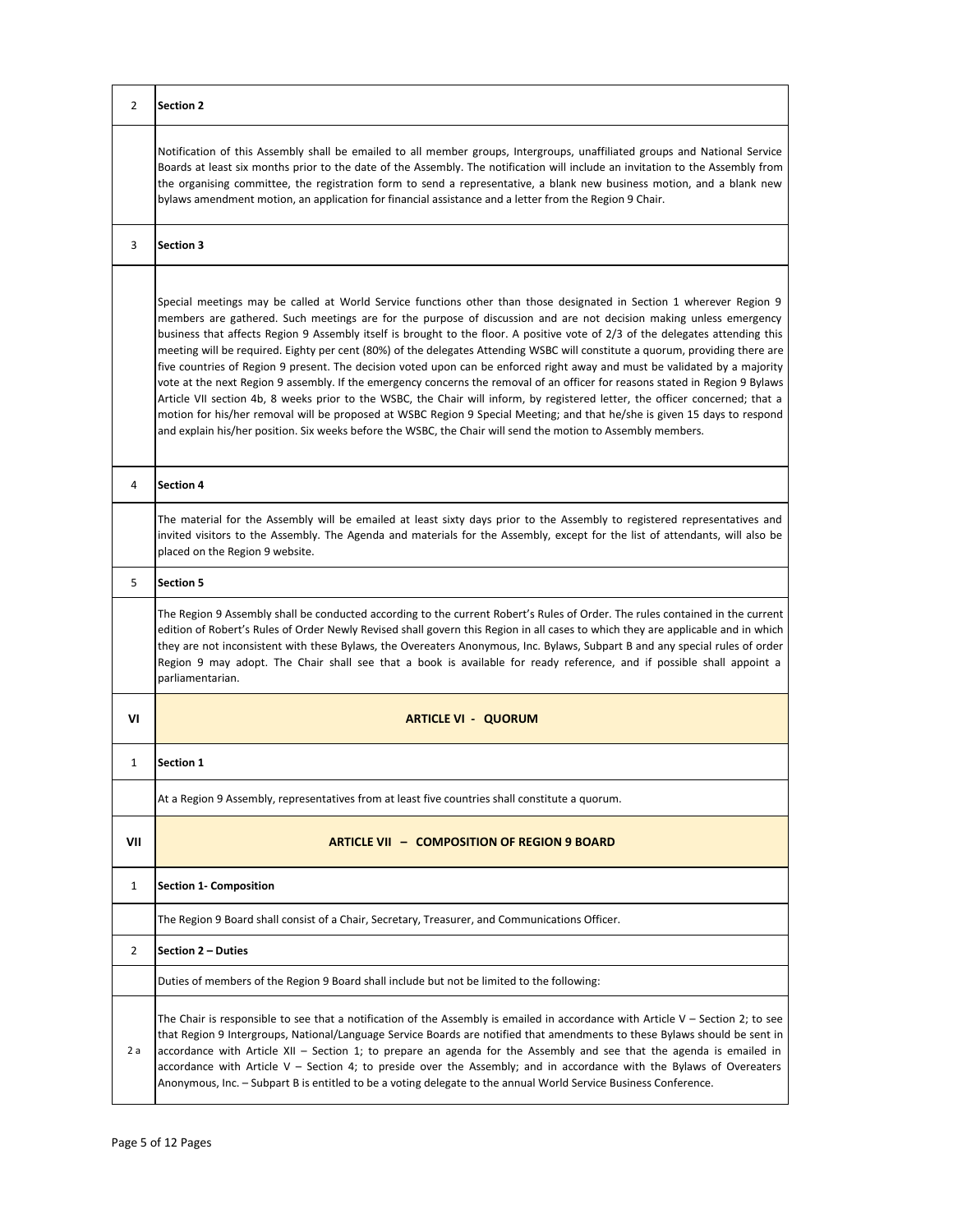| 2 <sub>b</sub> | The Secretary is responsible for maintaining accurate minutes and records of all Region decisions and actions at the Assembly.<br>The Secretary must see that the Minutes are emailed when possible within 45 days of the Assembly to all participants of the<br>Assembly, unaffiliated groups in Region 9 and Service Bodies that have not sent a representative to the Assembly. Any Service<br>Body interested can ask the Region 9 Secretary for a copy of the Minutes by email.                                                                                                                                                                                                                                                                                                                                                                                                                                                                           |
|----------------|----------------------------------------------------------------------------------------------------------------------------------------------------------------------------------------------------------------------------------------------------------------------------------------------------------------------------------------------------------------------------------------------------------------------------------------------------------------------------------------------------------------------------------------------------------------------------------------------------------------------------------------------------------------------------------------------------------------------------------------------------------------------------------------------------------------------------------------------------------------------------------------------------------------------------------------------------------------|
| 2c             | The Treasurer is responsible for the finances of Region 9; and to see that the annual financial statements are mailed to all<br>members Intergroup and National/Language Service Boards.                                                                                                                                                                                                                                                                                                                                                                                                                                                                                                                                                                                                                                                                                                                                                                       |
| 2 d            | The Communications Officer shall assist other board members and perform the duties of any board position when required.                                                                                                                                                                                                                                                                                                                                                                                                                                                                                                                                                                                                                                                                                                                                                                                                                                        |
| 2 e            | In an emergency situation, approval of two members of the Region 9 Board is required to execute decisions deemed necessary<br>for Region 9 as a whole. Notification of such decision shall be sent within 45 days to all registered Groups, Intergroup and<br>National/Language Service Boards within Region 9.                                                                                                                                                                                                                                                                                                                                                                                                                                                                                                                                                                                                                                                |
| 2f             | For additional and a more detailed explanation of duties for Chair, Secretary, Treasurer and Communications Officer, refer to<br>the Region 9 Principles & Procedures manual.                                                                                                                                                                                                                                                                                                                                                                                                                                                                                                                                                                                                                                                                                                                                                                                  |
| з              | <b>Section 3- Elections</b>                                                                                                                                                                                                                                                                                                                                                                                                                                                                                                                                                                                                                                                                                                                                                                                                                                                                                                                                    |
| 3 a            | Nominations and elections shall be held in each year at the Region 9 Assembly.                                                                                                                                                                                                                                                                                                                                                                                                                                                                                                                                                                                                                                                                                                                                                                                                                                                                                 |
| 3b             | To be eligible for election to membership of the Region 9 Board, a person must be present at the meeting and be an OA<br>member from Region 9. In addition a person standing for the office of Chair must have been a representative at a previous<br>Region 9 Assembly. To be elected, a member must receive a majority vote of the representatives present. In addition each<br>candidate for the Region Board shall have where possible at least one year of current abstinence and at least two years of<br>service beyond group level at the time of election. In the event of a candidate with these qualifications not being present a<br>candidate who has not these qualifications can be elected provided that they comply with ARTICLE IV - Section 3 c and can<br>demonstrate that they have a good record of service to the Fellowship, and faithful adherence to the Twelve Steps, Twelve<br>Traditions and guided by the Twelve Concepts of OA. |
| 3 c            | Board members are elected for a term of two consecutive years in the same position.                                                                                                                                                                                                                                                                                                                                                                                                                                                                                                                                                                                                                                                                                                                                                                                                                                                                            |
| 3 d            | Board members are elected to serve for a two (2) year term. Board members should not serve more than two consecutive<br>terms in the same position. A member who has just completed eight (8) consecutive years of service may stand for re-election<br>only after an interval of two (2) years.                                                                                                                                                                                                                                                                                                                                                                                                                                                                                                                                                                                                                                                               |
| 3 е            | Nominations for qualified nominees to the Region 9 Assembly may be made from the floor at the Assembly. Upon nomination,<br>the nominees shall be called upon to present their qualifications briefly to the Assembly.                                                                                                                                                                                                                                                                                                                                                                                                                                                                                                                                                                                                                                                                                                                                         |
| 3f             | Any vacated position may be temporarily filled by a representative on request of the Region 9 Chair at the Assembly with the<br>approval of the Region 9 representatives.                                                                                                                                                                                                                                                                                                                                                                                                                                                                                                                                                                                                                                                                                                                                                                                      |
| 3g             | Vacancies (other than the position of Chair) that occur during the term of office between Assemblies shall be filled by a person<br>appointed by the Chair. All vacancies shall be filled by an election at the next Region 9 Assembly.                                                                                                                                                                                                                                                                                                                                                                                                                                                                                                                                                                                                                                                                                                                        |
| 3 h            | In the event that the position of Chair becomes vacant, then the position of Chair will be filled by one of the other Board<br>members based on the following order of preference - General Officer, then Secretary, then Treasurer - whereby they shall act<br>as the Chair until the next Assembly with the authority to perform all prescribed duties and responsibilities.                                                                                                                                                                                                                                                                                                                                                                                                                                                                                                                                                                                 |
|                | In the event that none of the current serving Region 9 Board members are able to fill the position of Region 9 Chair, then the<br>Board may appoint another person, providing they adhere to criteria as set out in Bylaw Article VII, Section 3b (above). All<br>vacancies shall be filled by an election at the next Region 9 Assembly.                                                                                                                                                                                                                                                                                                                                                                                                                                                                                                                                                                                                                      |
| 3 i            | Each officer of Region 9 who will be selected as a delegate or alternate for the World Service Business Conference should<br>comply with the requirements in the OA Inc. Bylaws, Subpart B, Article X, Section 3c 1. Current requirements are one (1) year<br>current abstinence and at least two (2) years of service beyond the group level.                                                                                                                                                                                                                                                                                                                                                                                                                                                                                                                                                                                                                 |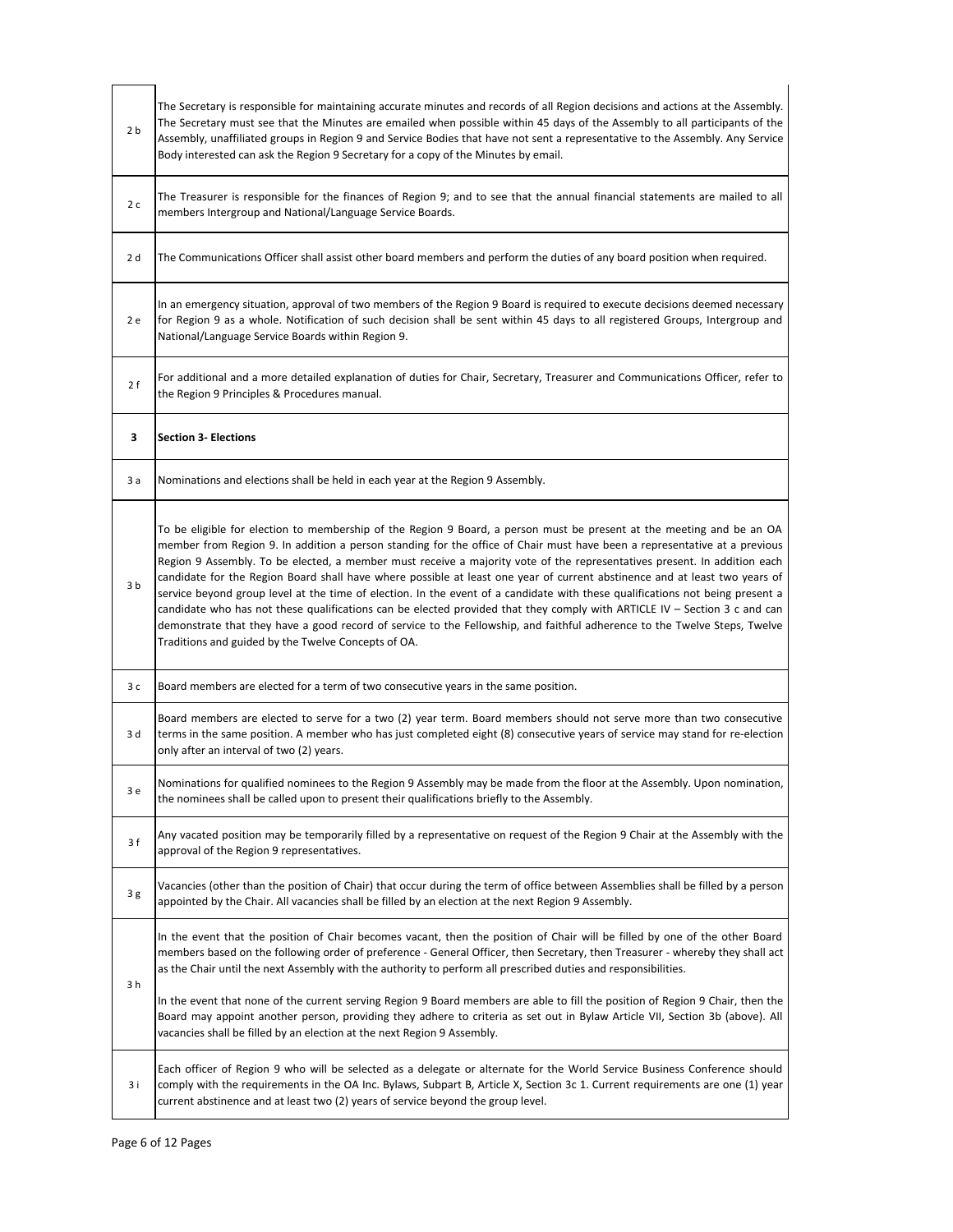| 4            | Section 4 - Removal of Officers                                                                                                                                                                                                                                                                                                                                                                                                                       |
|--------------|-------------------------------------------------------------------------------------------------------------------------------------------------------------------------------------------------------------------------------------------------------------------------------------------------------------------------------------------------------------------------------------------------------------------------------------------------------|
| 4 a          | Any Officer may be removed for cause by a 2/3 vote of the representatives attending Region 9 Assembly.                                                                                                                                                                                                                                                                                                                                                |
| 4 b          | The failure to perform the duties and responsibilities of such an officer, as enumerated in the Region 9 Bylaws, Article VII,<br>Section 2 may constitute cause for removal.                                                                                                                                                                                                                                                                          |
| 4 c          | 8 weeks prior to Assembly, by registered letter, the Chair will inform the officer concerned that a motion for his/her removal<br>will be proposed at Assembly and that he/she is given 15 days to respond and explain his/her position. 4 to 6 weeks prior to<br>Assembly, the Chair will send the motion to Assembly members.                                                                                                                       |
| 4 d          | The vote may be enforced right away.                                                                                                                                                                                                                                                                                                                                                                                                                  |
| VIII         | <b>ARTICLE VIII - REGION 9 TRUSTEE</b>                                                                                                                                                                                                                                                                                                                                                                                                                |
| $\mathbf{1}$ | Section 1- Nomination and Selection                                                                                                                                                                                                                                                                                                                                                                                                                   |
|              | The Region 9 Trustee is elected at the World Service Business Conference. Nominees for this position should reside within<br>Region 9, have been endorsed by Region 9 and must be members of OA who meet the requirement of the Overeaters<br>Anonymous, Inc. Bylaws – Subpart B. The Region Trustee serves Overeaters Anonymous as a whole as a member of the Board<br>of Trustees and maintains liaison between the Board of Trustees and Region 9. |
| 2            | <b>Section 2- Endorsement Procedure</b>                                                                                                                                                                                                                                                                                                                                                                                                               |
| 2 a          | The Region 9 Assembly will endorse the candidacy of up to 3 Trustee Nominees.                                                                                                                                                                                                                                                                                                                                                                         |
| 2 b          | Trustee Nominees should forward their original World Service Trustee Application Forms to the Region 9 Chair to arrive 1<br>month prior to the Region 9 Assembly in the year prior to the Region 9 Trustee Election.                                                                                                                                                                                                                                  |
| 2c           | Up to three nominees may be voted for.                                                                                                                                                                                                                                                                                                                                                                                                                |
| 2 d          | To be eligible for election, each nominee must appear before the representatives at the Region 9 Assembly and there address<br>the assembled representatives for three to five minutes and answer questions from the floor.                                                                                                                                                                                                                           |
| 2 e          | A ballot shall take place at the Region 9 Assembly. All voting members attending the Region 9 Assembly shall be entitled to a<br>vote. The Chair and Secretary will independently tabulate the results and confer. The three nominees receiving the highest<br>number of votes will have their original application endorsed and returned to them by 15th January. Unsuccessful nominees<br>will also have their forms returned by this date.         |
| 2 f          | Nominees who are endorsed will receive reimbursement of their costs for their expenses in attending World Service Business<br>Conference (WSBC) as agreed by the Assembly in the budget. Nominations who are endorsed may be attending WSBC in<br>another capacity and thus may not require separate funding by the Region.                                                                                                                           |
| 3            | Section 3 – Nomination and Selection of Region 9 Trustee where no application has been received, the deadline for<br>submission has passed or a vacancy occurs mid term                                                                                                                                                                                                                                                                               |
| 3 a          | In the event that either:                                                                                                                                                                                                                                                                                                                                                                                                                             |
| 3 a (i)      | WSBC nominations are due for the position of Region 9 Trustee and no application has been received by Region 9, or                                                                                                                                                                                                                                                                                                                                    |
| 3 a (ii)     | A vacancy for the position of Region 9 Trustee occurs outside the deadline for submissions for applications for the position, or                                                                                                                                                                                                                                                                                                                      |
| 3 a (iii)    | A vacancy occurs mid-term;                                                                                                                                                                                                                                                                                                                                                                                                                            |
|              | the following actions will be taken to fill the vacancy of Region 9 Trustee:                                                                                                                                                                                                                                                                                                                                                                          |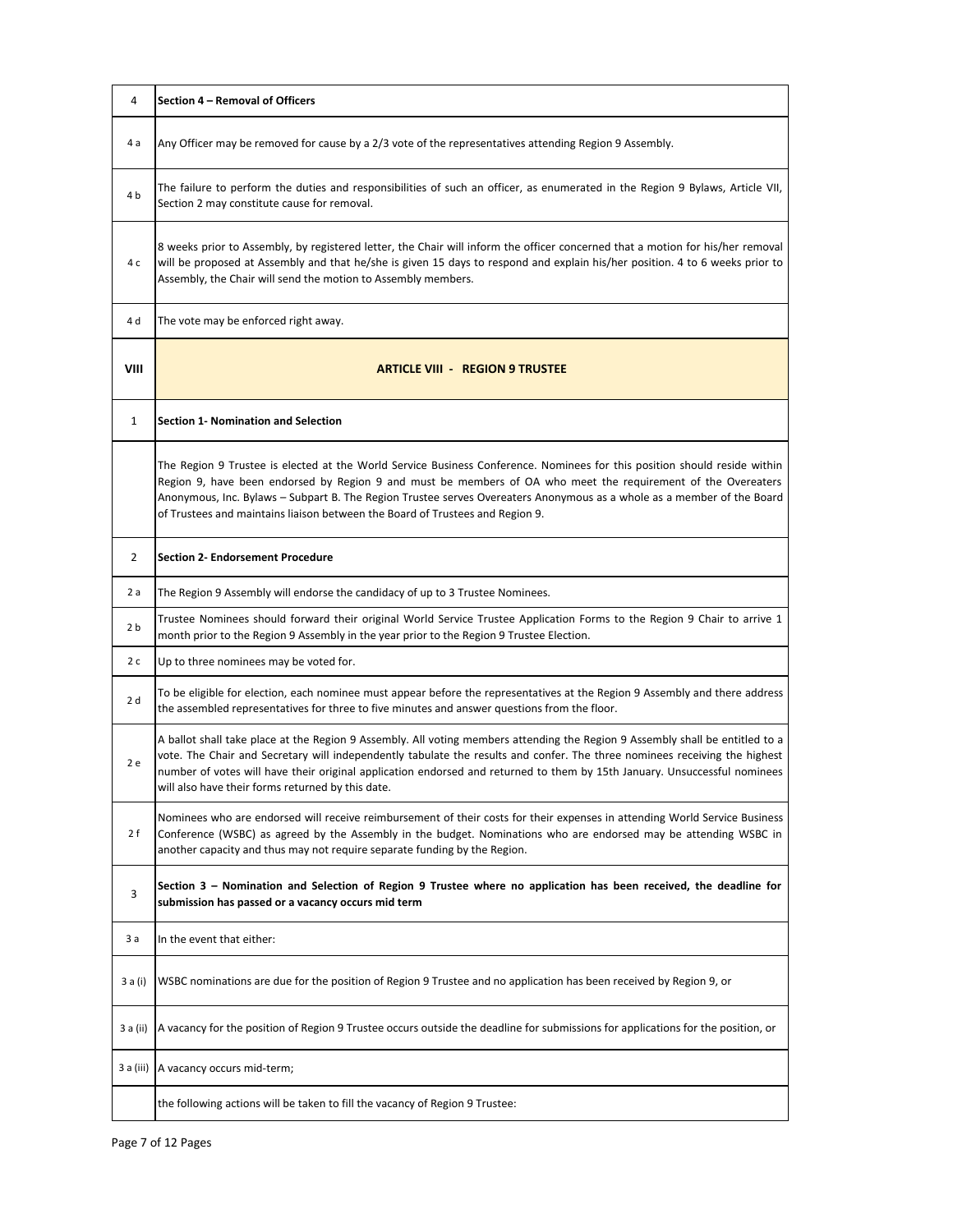| 3 a (iv)       | The Region 9 Board will solicit applications from Region 9 Service Bodies.                                                                                                                                                                                                                                                                                                                                                                                                                                                                                                                   |
|----------------|----------------------------------------------------------------------------------------------------------------------------------------------------------------------------------------------------------------------------------------------------------------------------------------------------------------------------------------------------------------------------------------------------------------------------------------------------------------------------------------------------------------------------------------------------------------------------------------------|
| 3 a (v)        | The Region 9 Board will consider only those applicants meeting all requirements for Region Trustee as outlined by the Bylaws<br>of Overeaters Anonymous, Inc., Subpart B, Article IX,                                                                                                                                                                                                                                                                                                                                                                                                        |
| 3 a (vi)       | A majority vote of the Region 9 Board will constitute affirmation of the applicant(s).                                                                                                                                                                                                                                                                                                                                                                                                                                                                                                       |
| 3b             | Notification of outcome of the vote by the Region 9 Board shall be made to Region 9 Service Bodies, the Board of Trustees and<br>World Service Office.                                                                                                                                                                                                                                                                                                                                                                                                                                       |
| IX             | <b>ARTICLE IX - COMMITTEES</b>                                                                                                                                                                                                                                                                                                                                                                                                                                                                                                                                                               |
| $\mathbf{1}$   | Section 1                                                                                                                                                                                                                                                                                                                                                                                                                                                                                                                                                                                    |
|                | The Region 9 Board and/or the Region 9 Representatives shall appoint Committees that are deemed necessary for the purpose<br>of the Region 9 Assembly.                                                                                                                                                                                                                                                                                                                                                                                                                                       |
| $\overline{2}$ | Section 2 - Duties                                                                                                                                                                                                                                                                                                                                                                                                                                                                                                                                                                           |
|                | Committee Chairs are responsible for coordinating the activities of their Committees, chairing Committee meetings, and<br>reporting to the Region 9 Assembly and Board when appropriate. Committee Chairs shall furnish a written activity report to<br>the annual Region 9 Assembly.                                                                                                                                                                                                                                                                                                        |
| 3              | Section 3 - Election of Committee Chairs.                                                                                                                                                                                                                                                                                                                                                                                                                                                                                                                                                    |
| 3 а            | Nominations and elections shall be held when a committee chair position is vacant at the Region 9 Assembly.                                                                                                                                                                                                                                                                                                                                                                                                                                                                                  |
| 3 b            | To be eligible for election, a person must be present at the meeting and an OA member from Region 9.                                                                                                                                                                                                                                                                                                                                                                                                                                                                                         |
| 3 с            | To be elected, a member must receive a majority vote of the representatives present.                                                                                                                                                                                                                                                                                                                                                                                                                                                                                                         |
| 3 d            | Committee Chairs are elected for a two year term. Committee Chairs should not serve more than two consecutive terms.                                                                                                                                                                                                                                                                                                                                                                                                                                                                         |
| 3 e            | Nominations for qualified nominees may be made from the floor at the Assembly. Upon nomination, the nominees shall be<br>called upon to present their qualifications briefly to the Assembly.                                                                                                                                                                                                                                                                                                                                                                                                |
| 3f             | Any vacated position may be temporarily filled by a representative on request of the Region 9 Chair at the Assembly with the<br>approval of the Region 9 representatives.                                                                                                                                                                                                                                                                                                                                                                                                                    |
| 3 g            | Vacancies that occur during the term of office between Assemblies shall be filled by a person approved by the Chair.                                                                                                                                                                                                                                                                                                                                                                                                                                                                         |
| 4              | Section 4 - Banker Duties                                                                                                                                                                                                                                                                                                                                                                                                                                                                                                                                                                    |
|                | The role of Banker is to deal with the bank and physical banking activities in the UK: copy and forward bank statements to the<br>Region 9 Chair and Treasurer; liaise with the Treasurer; report annually to the Region 9 Assembly in written format, and<br>comply with any further details of the banking role as outlined in the P & P.                                                                                                                                                                                                                                                  |
| 5              | <b>Section 5 - Qualifications of Banker</b>                                                                                                                                                                                                                                                                                                                                                                                                                                                                                                                                                  |
|                | To be eligible the nominees for the position of Banker shall have where possible at least one year of current abstinence and at<br>least two years of service beyond group level at the time of election. In the event of a candidate with these qualifications not<br>being present a candidate who does not have these qualifications can be elected provided that they comply with ARTICLE IV -<br>Section 3 c and can demonstrate that they have a good record of service to the Fellowship, and faithful adherence to the<br>Twelve Steps, Twelve Traditions and Twelve Concepts of OA. |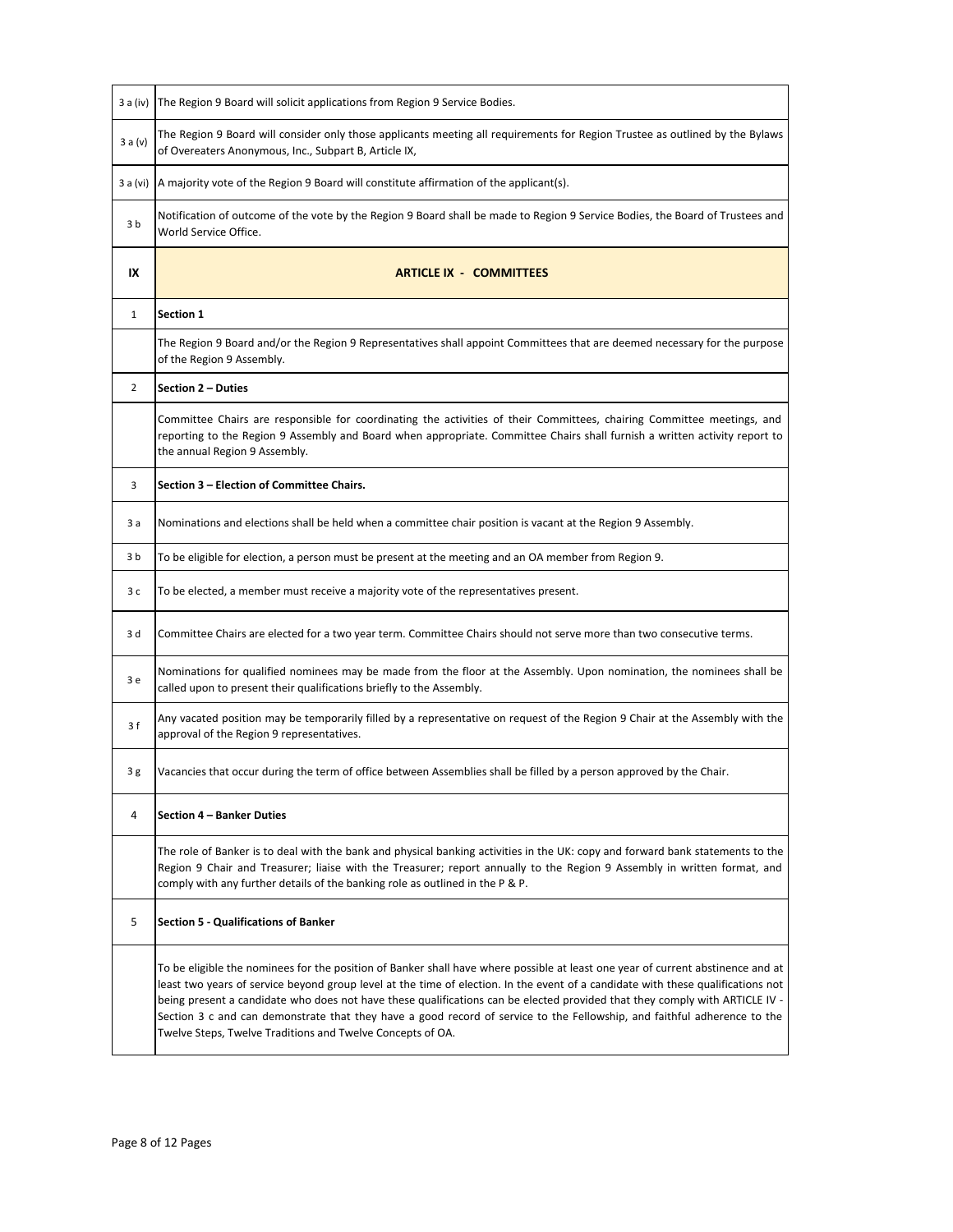| X              | <b>ARTICLE X - FINANCIAL STRUCTURE</b>                                                                                                                                                                                                                                                                                                                                                                                                      |
|----------------|---------------------------------------------------------------------------------------------------------------------------------------------------------------------------------------------------------------------------------------------------------------------------------------------------------------------------------------------------------------------------------------------------------------------------------------------|
| 1              | <b>Section 1</b>                                                                                                                                                                                                                                                                                                                                                                                                                            |
| 1a             | The activities of Region 9 shall be financed primarily by the contributions of its member Groups, Intergroups and<br>National/Language Service Boards.                                                                                                                                                                                                                                                                                      |
| 1 <sub>b</sub> | Region 9 may accept donations from OA members, Groups, Intergroups and other service bodies, conforming with the general<br>principles of Overeaters Anonymous.                                                                                                                                                                                                                                                                             |
| 1 <sub>c</sub> | A secondary source of financial income to Region 9 may be from such occasional projects or activities as may be authorised by<br>the Region 9 Board.                                                                                                                                                                                                                                                                                        |
| 1 d            | All proceeds over and above expenses from the Region 9 Convention shall be designated for Region 9.                                                                                                                                                                                                                                                                                                                                         |
| 1 e            | The Region 9 representatives shall not accept the responsibility, trusteeship, or enter into the distribution of funds set up<br>outside the Region 9 Board.                                                                                                                                                                                                                                                                                |
| 1 f            | Region 9 funds shall be banked in one or more countries designated by the Region 9 Assembly. All financial transactions that<br>have not been approved by the Region 9 Assembly are subject to approval of three members of the Region 9 Board. This must<br>be interpreted as to include all unusual items or requests for payment in advance of expenditure.                                                                              |
| 1 <sub>g</sub> | Funds of Region 9 are primarily earmarked for use in operating costs.                                                                                                                                                                                                                                                                                                                                                                       |
| 1 <sub>h</sub> | Where funds permit, Region 9 should have a prudent reserve equal to (1) years standard costs. The standard costs are to be<br>determined and updated annually by the Treasurer together with all other Board members, and included and explained in the<br>budget to be presented to Region 9 Assembly each year. The formula for setting the standard costs is to be reviewed by the<br>Board annually, and the Assembly every four years. |
| 2              | <b>Section 2</b>                                                                                                                                                                                                                                                                                                                                                                                                                            |
| 2a             | The role of banker is a permanent service position within the Region 9 financial structure and a permanent feature of the<br>financial management of Region 9, irrespective of whether the Treasurer does or does not reside in the United Kingdom.                                                                                                                                                                                         |
| 2 <sub>b</sub> | The role of banker is designated exclusively to a fellow who is a United Kingdom resident, due to the requirements of the UK<br>bank that is used for the primary Region 9 bank account.                                                                                                                                                                                                                                                    |
| 3              | Section 3 - Election of Banker                                                                                                                                                                                                                                                                                                                                                                                                              |
|                | The following process is to be used for the election of position of Banker:                                                                                                                                                                                                                                                                                                                                                                 |
| 3a             | To be eligible for election of position of Banker, the person does not have to be present at the Assembly at which the election<br>is taking place, see Region 9 Policies and Procedures for guidelines on election.                                                                                                                                                                                                                        |
| 3b             | To be elected as Banker, a member must receive a majority vote of the representatives present.                                                                                                                                                                                                                                                                                                                                              |
| 3 c            | The position is elected for a two year term with elections in alternate years to that of the Treasurer's position and these<br>elections can be held in any year that the position is required.                                                                                                                                                                                                                                             |
| 3 d            | The Banker should serve for no more than four consecutive years.                                                                                                                                                                                                                                                                                                                                                                            |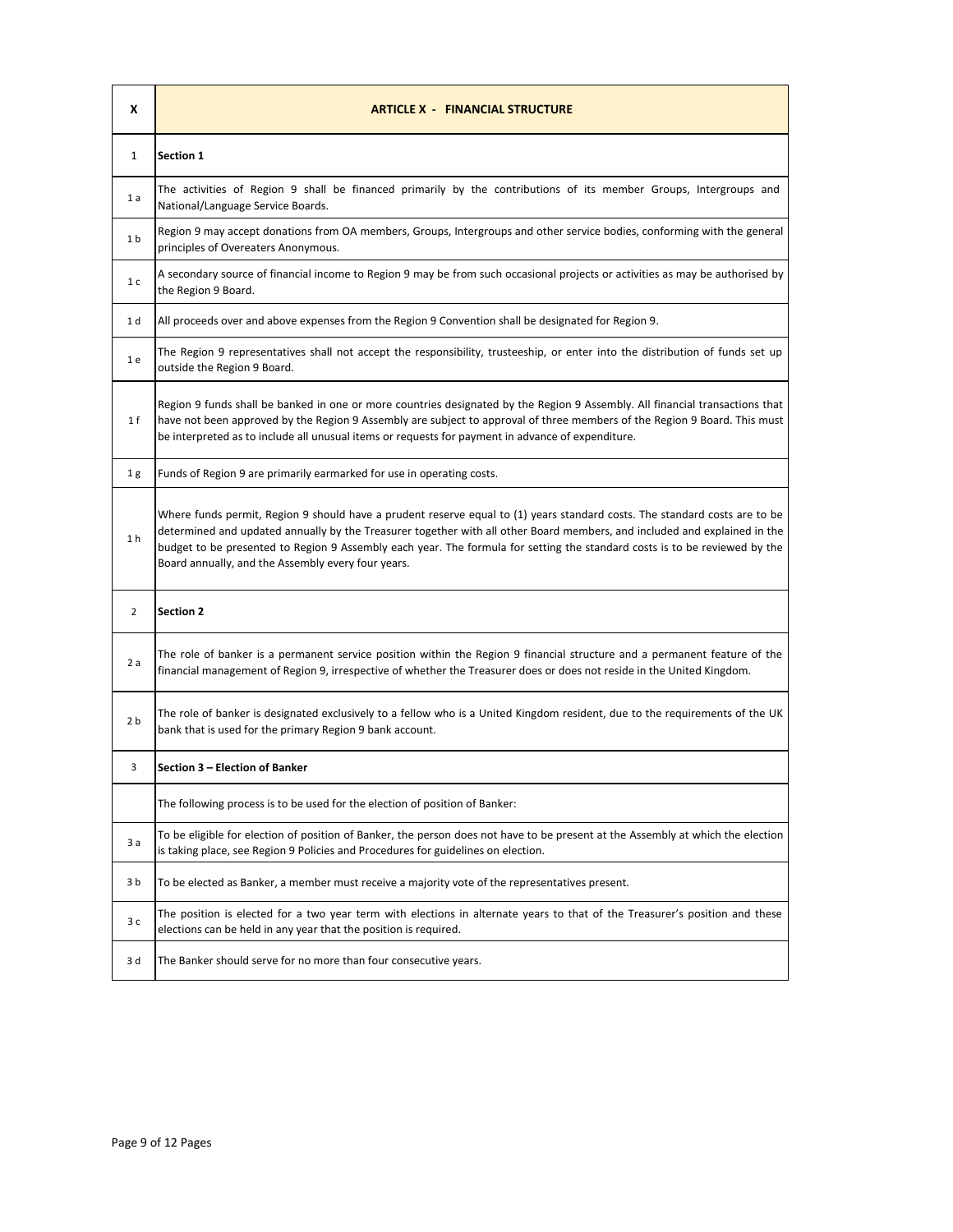| 3 e            | Nominations may be received from voting representatives present at the Region 9 Assembly at which the election is taking<br>place or from visitors to the Region 9 Assembly or a member of OA who is not in attendance. If the nominee is present they<br>shall be called upon to present their qualifications briefly to the Assembly. If the nominee is not present they may submit an<br>application which will be read out to the Assembly. Alternatively, should anyone standing for the position of Banker not be<br>present at the assembly at which their nomination is taking place, it is preferable (if it can be arranged) if the nominee makes<br>themselves available for a live communication (e.g. by Skype) with the Assembly at the time of the election. The R9 board will<br>give instructions to all nominees for this position about the method and timing of this communication. If it is possible, then the<br>Assembly delegates should be able to ask questions of (and hopefully "see") the nominees to assist them in making their<br>decisions as to who to elect to this vital position. The election process will continue as normal if this method is not possible. |
|----------------|-----------------------------------------------------------------------------------------------------------------------------------------------------------------------------------------------------------------------------------------------------------------------------------------------------------------------------------------------------------------------------------------------------------------------------------------------------------------------------------------------------------------------------------------------------------------------------------------------------------------------------------------------------------------------------------------------------------------------------------------------------------------------------------------------------------------------------------------------------------------------------------------------------------------------------------------------------------------------------------------------------------------------------------------------------------------------------------------------------------------------------------------------------------------------------------------------------|
| 3 f            | If no applications are received at the Region 9 Assembly at which the election is required or if a vacancy occurs during the term<br>of office between Assemblies then the position can be filled by a person appointed by a majority vote of the Region 9 Board.                                                                                                                                                                                                                                                                                                                                                                                                                                                                                                                                                                                                                                                                                                                                                                                                                                                                                                                                   |
| 3g             | The bank will do a credit check on the elected candidate. Should the Banker fail the check a new banker must be found.                                                                                                                                                                                                                                                                                                                                                                                                                                                                                                                                                                                                                                                                                                                                                                                                                                                                                                                                                                                                                                                                              |
| ΧI             | <b>ARTICLE XI - MAJOR POLICY MATTERS</b>                                                                                                                                                                                                                                                                                                                                                                                                                                                                                                                                                                                                                                                                                                                                                                                                                                                                                                                                                                                                                                                                                                                                                            |
| $\mathbf{1}$   | Section 1                                                                                                                                                                                                                                                                                                                                                                                                                                                                                                                                                                                                                                                                                                                                                                                                                                                                                                                                                                                                                                                                                                                                                                                           |
|                | Matters which relate to major policy affecting Overeaters Anonymous as a whole shall be referred to the Region 9 Trustee or<br>another member of the Overeaters Anonymous, Inc. World Service Board of Trustees.                                                                                                                                                                                                                                                                                                                                                                                                                                                                                                                                                                                                                                                                                                                                                                                                                                                                                                                                                                                    |
| XII            | <b>ARTICLE XII - AMENDMENTS TO THE BYLAWS.</b>                                                                                                                                                                                                                                                                                                                                                                                                                                                                                                                                                                                                                                                                                                                                                                                                                                                                                                                                                                                                                                                                                                                                                      |
| 1              | <b>Section 1</b>                                                                                                                                                                                                                                                                                                                                                                                                                                                                                                                                                                                                                                                                                                                                                                                                                                                                                                                                                                                                                                                                                                                                                                                    |
| 1 a            | These Bylaws, representing our table of organisation, may be amended by a two thirds majority of the voting body at the<br>annual Regional Assembly provided that representatives are present from at least five different countries within Region 9.<br>Proposed amendments should be submitted to the Region 9 Bylaws Committee at least ninety days before the Region 9<br>Assembly, and are to be submitted, in writing, by this committee to the Region 9 Chair at least seventy-five days before the<br>Region 9 Assembly.                                                                                                                                                                                                                                                                                                                                                                                                                                                                                                                                                                                                                                                                    |
| 1 <sub>b</sub> | Any motions submitted to the Region 9 Chair and/or Region 9 Bylaws Committee ninety (90) days or more prior to the annual<br>Assembly, can only be submitted by a Region 9 Service Body or a Region 9 Committee.                                                                                                                                                                                                                                                                                                                                                                                                                                                                                                                                                                                                                                                                                                                                                                                                                                                                                                                                                                                    |
| 1 <sub>c</sub> | Upon receipt of notification from the World Service Office of amendments to OA, Inc. Bylaws adopted at the World Service<br>Business Conference, the Region 9 Board will evaluate the Region 9 Bylaws. In the event that the Board unanimously agrees<br>that an amendment and update to the Region 9 Bylaws is necessary to ensure the Region 9 Bylaws are not in conflict with the<br>OA Inc. Bylaws, then such updates are to be made by the Board itself and submitted to the World Service Office pursuant to<br>OA, Inc. Bylaws, Subpart B, Article VII, Section 4a. Notification of such updates is to be made to all Region 9 Service Bodies<br>within one month of the update being made. In the event that there is no unanimous agreement by the Board concerning the<br>amendment and update of the Region 9 Bylaws pursuant to amendments of the OA Inc Bylaws, then the update is to be<br>brought before the Region 9 Assembly for their consideration and vote.                                                                                                                                                                                                                     |
| 2              | Section 2 - Emergency New Business                                                                                                                                                                                                                                                                                                                                                                                                                                                                                                                                                                                                                                                                                                                                                                                                                                                                                                                                                                                                                                                                                                                                                                  |
|                | Bylaw amendments, including items raised during the Assembly by a Committee, which have not been submitted to the Region<br>Chair seventy-five days before the Assembly and which are considered to be of an emergency nature by the Region 9 Board<br>and the Bylaws Committee Chair may be voted on at the Assembly.                                                                                                                                                                                                                                                                                                                                                                                                                                                                                                                                                                                                                                                                                                                                                                                                                                                                              |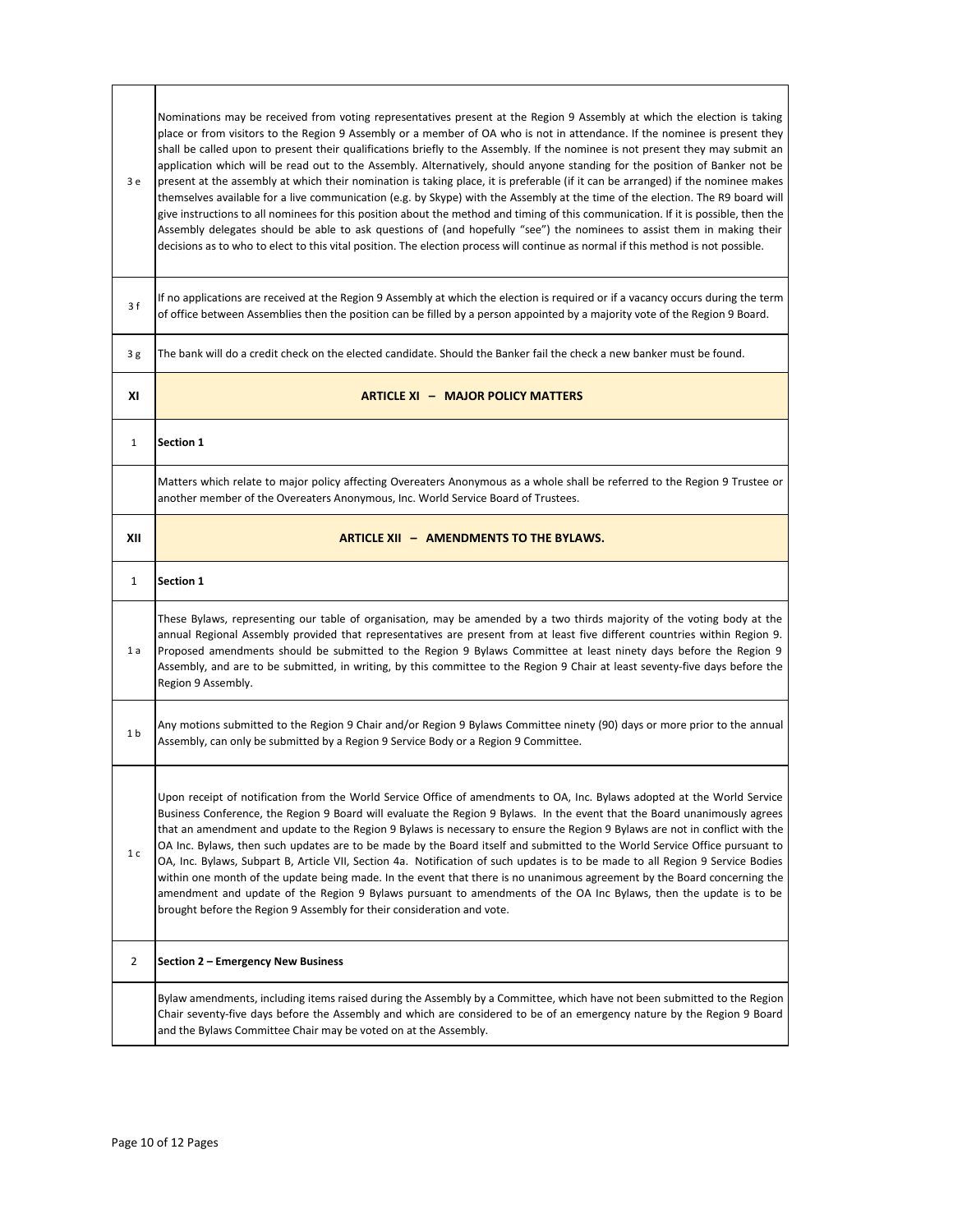| 3    | Section 3 - Amendments to The Twelve Steps Twelve Traditions, Twelve Concepts of Service                                                                                                                                                                                                                                                                                                                                                                                                                                                                                                                                    |
|------|-----------------------------------------------------------------------------------------------------------------------------------------------------------------------------------------------------------------------------------------------------------------------------------------------------------------------------------------------------------------------------------------------------------------------------------------------------------------------------------------------------------------------------------------------------------------------------------------------------------------------------|
|      | Amendments to The Twelve Steps, Twelve Traditions, Twelve Concepts of Service of OA may only be made as per OA Inc.<br>Bylaws Subpart B, Article XIV section I.                                                                                                                                                                                                                                                                                                                                                                                                                                                             |
| XIII | <b>ARTICLE XIII - LEGAL DISCLAIMERS</b>                                                                                                                                                                                                                                                                                                                                                                                                                                                                                                                                                                                     |
| 1    | <b>Section 1</b>                                                                                                                                                                                                                                                                                                                                                                                                                                                                                                                                                                                                            |
|      | All members of the Assembly and all members of local groups which are members of the Assembly shall be deemed to have<br>expressly consented and agreed that, upon dissolution of the Assembly, whether voluntarily or involuntarily, the assets of the<br>Assembly, when remaining in the hands of the Board, after all debts have been paid, shall be used for the purpose of<br>Overeaters Anonymous as determined by the current Region 9 Board. In the event of there being no remaining Region Nine<br>Board any remaining funds should go to the World Service Office of Overeaters Anonymous.                       |
| 2    | <b>Section 2</b>                                                                                                                                                                                                                                                                                                                                                                                                                                                                                                                                                                                                            |
|      | No member of the Assembly or any member of any Intergroup or Group which is a member of the Assembly, and no Officer or<br>member of a Committee or person connected with the Assembly or any other private individual shall receive at any time any<br>earnings or pecuniary profit from the operations of the Assembly; provided that they shall not prevent the payment to any<br>such person of such reasonable compensation for services rendered to or for the Assembly affecting any of its purposes as<br>shall be entitled to share in the distribution of any of the assets upon the dissolution of the Assembly. |
| XIV  | <b>ARTICLE XIV - TWELVE STEPS, TWELVE TRADITIONS AND TWELVE CONCEPTS</b>                                                                                                                                                                                                                                                                                                                                                                                                                                                                                                                                                    |
|      | <b>TWELVE STEPS</b>                                                                                                                                                                                                                                                                                                                                                                                                                                                                                                                                                                                                         |
|      | 1. We admitted we were powerless over food – that our lives had become unmanageable.                                                                                                                                                                                                                                                                                                                                                                                                                                                                                                                                        |
|      | 2. Came to believe that a Power greater than ourselves could restore us to sanity.                                                                                                                                                                                                                                                                                                                                                                                                                                                                                                                                          |
|      | 3. Made a decision to turn our will and our lives over to the care of God as we understood Him.                                                                                                                                                                                                                                                                                                                                                                                                                                                                                                                             |
|      | 4. Made a searching and fearless moral inventory of ourselves.                                                                                                                                                                                                                                                                                                                                                                                                                                                                                                                                                              |
|      | 5. Admitted to God, to ourselves and to another human being the exact nature of our wrongs.                                                                                                                                                                                                                                                                                                                                                                                                                                                                                                                                 |
|      | 6. Were entirely ready to have God remove all these defects of character.                                                                                                                                                                                                                                                                                                                                                                                                                                                                                                                                                   |
|      | 7. Humbly asked Him to remove our shortcomings.                                                                                                                                                                                                                                                                                                                                                                                                                                                                                                                                                                             |
|      | 8. Made a list of all persons we had harmed, and became willing to make amends to them all.                                                                                                                                                                                                                                                                                                                                                                                                                                                                                                                                 |
|      | 9. Made direct amends to such people wherever possible, except when to do so would injure them or others.                                                                                                                                                                                                                                                                                                                                                                                                                                                                                                                   |
|      | 10. Continued to take personal inventory and when we were wrong promptly admitted it.                                                                                                                                                                                                                                                                                                                                                                                                                                                                                                                                       |
|      | 11. Sought through prayer and meditation to improve our conscious contact with God, as we understood Him, praying only for<br>knowledge of His will for us and the power to carry that out.                                                                                                                                                                                                                                                                                                                                                                                                                                 |
|      | 12. Having had a spiritual awakening as the result of these Steps, we tried to carry this message to compulsive overeaters and<br>to practice these principles in all our affairs.                                                                                                                                                                                                                                                                                                                                                                                                                                          |
|      | <b>TWELVE TRADITIONS</b>                                                                                                                                                                                                                                                                                                                                                                                                                                                                                                                                                                                                    |
|      | 1. Our common welfare should come first; personal recovery depends upon OA unity.                                                                                                                                                                                                                                                                                                                                                                                                                                                                                                                                           |
|      | 2. For our group purpose there is but one ultimate authority $-$ a loving God as He may express Himself in our group<br>conscience. Our leaders are but trusted servants; they do not govern.                                                                                                                                                                                                                                                                                                                                                                                                                               |
|      | 3. The only requirement for OA membership is a desire to stop eating compulsively.                                                                                                                                                                                                                                                                                                                                                                                                                                                                                                                                          |
|      | 4. Each group should be autonomous except in matters affecting other groups or OA as a whole.                                                                                                                                                                                                                                                                                                                                                                                                                                                                                                                               |